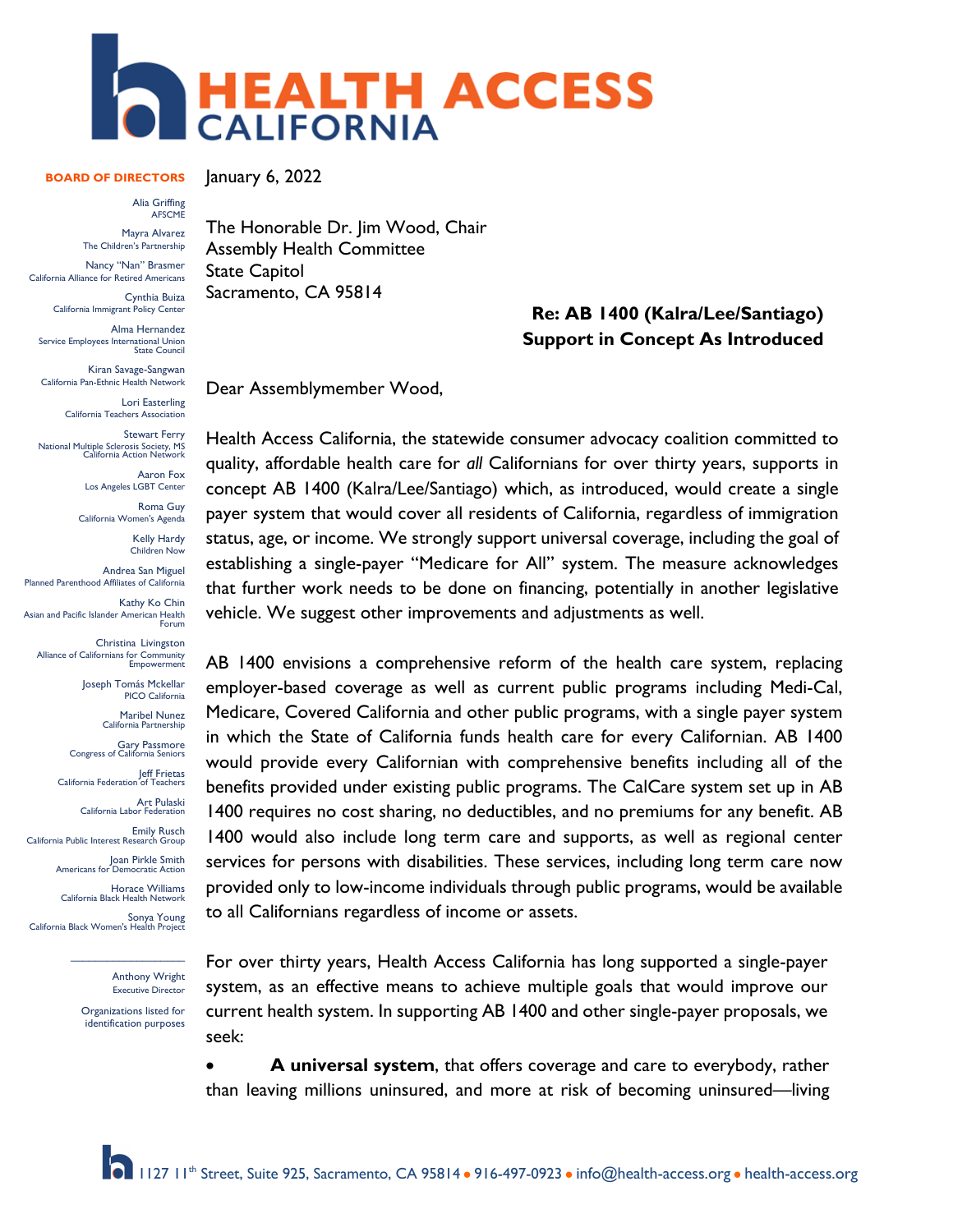sicker, dying younger, and one emergency away from financial ruin. The Institute of Medicine has documented in detail the negative health and financial consequences not just to the uninsured individuals, but to their families and their communities as well. Our health system is stronger and more financially sustainable if everyone is included regardless of age, geography, employment situation, income, immigration status, or other factors.

- **A progressively financed system**, where what we pay for health care is based on what we can afford, and where the tax structure is also progressive, capturing unearned income and not relying on regressive payroll taxes to finance it. Health care is expensive, and health benefits are notably regressive in terms of income. The regressivity is especially stark in high deductible plans where the sick by definition pay more than the healthy. In addition, the cost of a health plan is thousands of dollars, which can be a third or a half of a lowincome worker's annual income. The ACA made strides in addressing the regressivity of health benefits by providing Medi-Cal to all legal residents below or around the poverty level, and significant but still insufficient income-based subsidies to those under 400% of the poverty level. Depending on how the taxes to finance the single payer system are structured, a single payer system could finally assure that no individual pays more than a percentage of their income on a progressive sliding scale for the cost of financing the health system.
- **A comprehensive system**, where people can count on a standard of benefits, rather than wonder if their coverage will actually cover them when they need it. The ACA and existing California law now puts a minimum standard for benefits and a maximum ceiling on cost-sharing, but more work is needed to assure people can get care when they need it and that they can afford that care.
- **A cost-effective system**, which pools patients together and leverages their purchasing power to negotiate the best prices from providers and to drive improvements in quality and reductions in health disparities as well as reduced costs from other system improvements such as greater efficiency and effectiveness. A well-managed single-payer system has tools for managing and streamlining costs far greater than any individual insurer or provider. We appreciate the work of the author in looking at how other countries negotiate and/or set rates, with his previous bill AB 3087 (Kalra) of 2018 and this current proposal.
- **A simpler and more efficient system**, which streamlines some of the bureaucracy associated with the marketing, administration, and profit-taking of multiple private insurance companies. Our current fragmented system creates confusion, and while the ACA filled in many gaps, there is more to do. Having a "single payer" would avoid the continuing complications with regard to the churn between coverage types, as people shift from one employer to another job, between Medi-Cal income levels and those of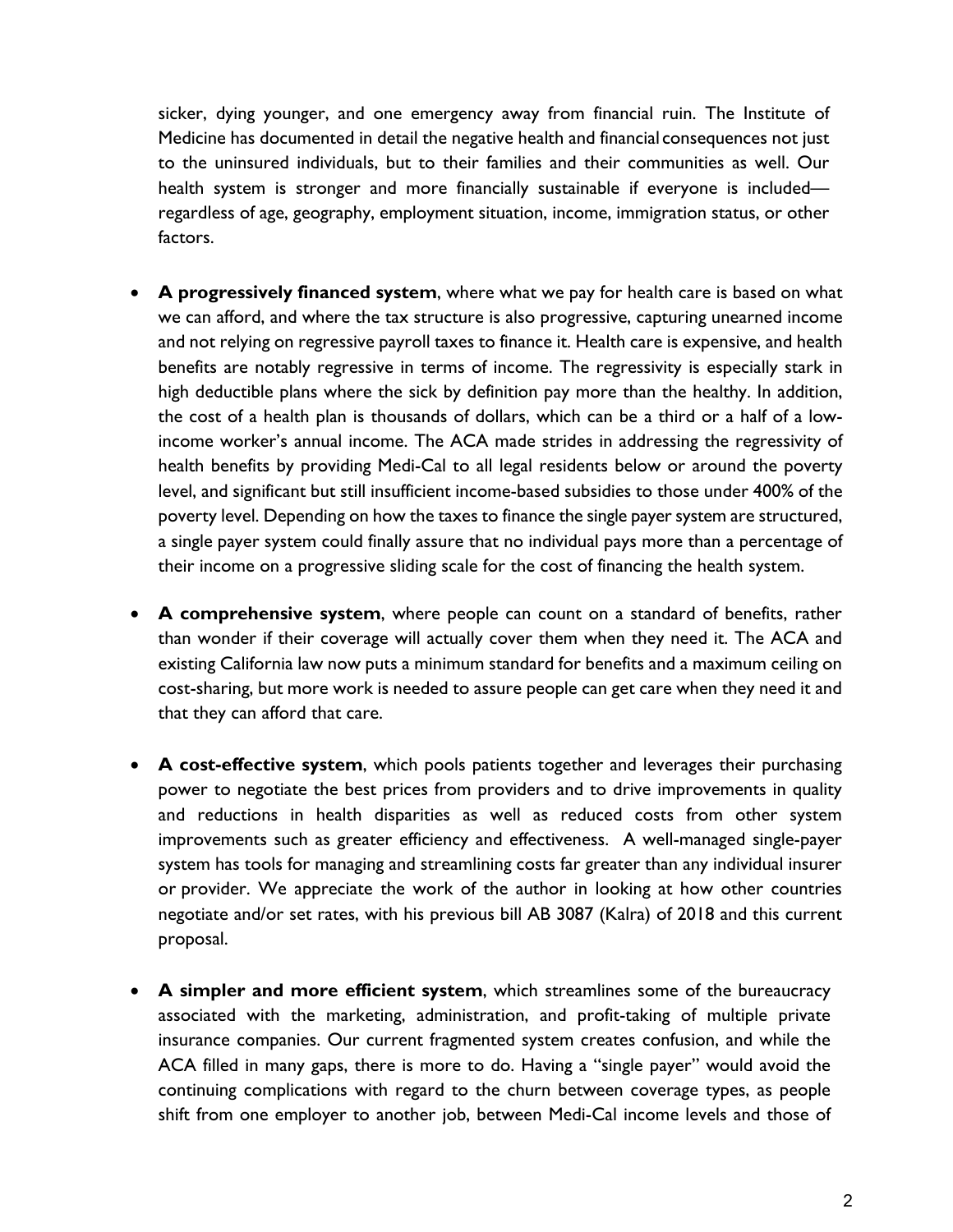Covered California, and age from their parents' coverage or into Medicare. The administrative costs of so many payers include not just the overhead of the insurance industry, but the imposed burden on providers of navigating the many billing systems of multiple insurers and payers.

- **A system focused on patients, not profits,** which cuts out the middlemen of the insurance industry, as well as the adverse impacts of insurers attempting to avoid covering the sick or the benefits they need, rather than a proactive, mission-driven focus on keeping people well. The ACA stopped or limited the worst abuses of the old marketplace—the denial of care for pre-existing conditions—but we need an additional stage of health reform not just to prevent the worst practices but to encourage the best a well-managed single-payer system would encourage the best care.
- **A prevention-oriented system**, which has the right incentives in place to invest in wellness and that moves away from false incentives for insurers from avoiding risk to encouraging health and addressing the social determinants of health through a wiser mix of health care and human services. A single-payer system would have the incentives to invest in prevention and public health generally, rather than simply disease management on issues like asthma, diabetes, obesity, or the opioid epidemic.

Health Access California has long worked on, helped develop, and advocated for single payer proposals in California, from our founding 35 years ago. Our policy and advocacy work led up to the Proposition 186 campaign in 1994, and continued through our work actively organizing to support bills by Senators Kuehl and Leno, including SB 921, SB 840, SB 810, and more recently, SB 562 by Senators Lara and Atkins. We support AB 1400 in that tradition. Throughout our history, we have also strongly supported multiple and complementary approaches to coverage expansion and steps to a universal health system, including employer requirements and public program expansions at the state level as well as local efforts like Healthy San Francisco and My Health LA to federal reform through the Affordable Care Act. We have been proud of California's implementation and improvement of the ACA which has brought us significantly closer to many of the goals listed above, while recognizing that there is more work to do to improve access, affordability, cost containment and equity under the Affordable Care Act. We were proud to work to expand affordability assistance for those Californians in Covered California, and to lead the #Health4All effort to expand Medi-Cal to cover all children and young adults regardless of immigration status as additional steps to universal coverage, and hope to continue this progress in California. While these and other elements are building blocks to a new health system, we recognize that these steps by themselves will not get us to the vision of a universal health system without a framework and plan. To that end, our Executive Director serves on the Healthy California For All (HCFA) Commission, which has detailed the benefits of a system of unified financing and deliberated on the various policy choices needed to be made when designing such a single-payer system, and the steps to get there.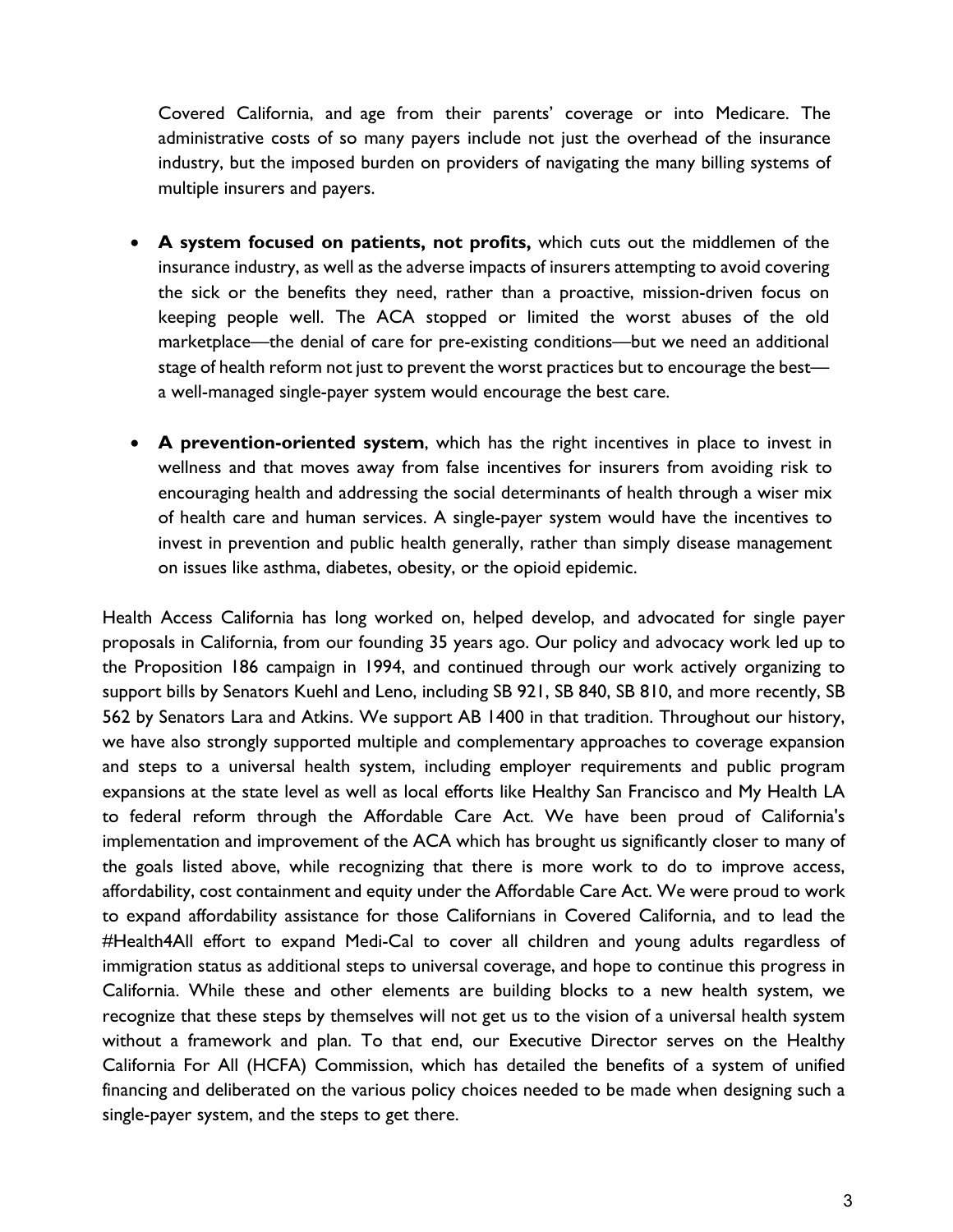AB 1400 includes elements of the framework of a single payer system. We do have questions about the current version because of the lack of specifics, or provisions that may run counter to goals for a universal coverage system that improves quality and equity while reducing system costs and providing universal coverage. These questions include:

- *Financing:* The current version does not include the revenue plan. We appreciate the introduction of Assembly Constitutional Amendment (ACA) 11 on January 5, 2022, and we are reviewing the specifics proposed in that measure. A single-payer system should save money in the aggregate by reducing administrative overhead as well as by assuring the costs of care are based on reasonable costs, not driven by profits, market concentration and other market failures. The financing should raise sufficient tax revenue to replace the money currently spent by employers and consumers on premiums and cost-sharing. Those revenues need to be raised through progressive and sustainable means sufficient to cover increasing costs needed to provide medically appropriate care. Sufficient financing is also contingent on receiving the dollars currently spent by the federal and state governments through Medicare, Medicaid and Covered California. As introduced, ACA 11 appears to propose a more progressive financing system than the current system, though more can be done in this regard. Even though the financing is in separate legislation, the level and type of financing necessarily will have impacts on AB 1400, from the benefits covered to the rates paid.
- *Federal approvals:* AB 1400 directs the state Administration to apply for federal waivers and approvals from Medicaid, Medicare, and the ACA subsidies. It does not in any way constrain what a governor negotiates with the federal government. For example, a governor could negotiate a block grant or a waiver that capped federal spending, enrollment growth or growth in health care costs without running afoul of AB 1400. Similarly, AB 1400 is silent on capturing the billions of dollars spent by the federal government on the exclusion of employer sponsored health benefits from taxation or more generally the role of employers in financing health care. While some of these federal approvals may be possible to do administratively, other changes may require a change in federal law. This was the experience of Hawaii in implementing its near-universal coverage system. We would suggest policy development of what steps to single-payer or what parts would be possible without the need of an Act of Congress. Californians would also want to know what could go forward before we get federal approval, or in the event certain approvals are not granted.
- *Transition:* The move to a simple health system from a complex one is necessarily a complex undertaking. Consumers will want the security of knowing how a transition would take place for various populations in employer-based coverage; union trusts; Medicaid; Medicare; Covered California and the individual market; CALPERS; and other sources of coverage. AB 1400 includes some provisions aimed at facilitating the transition, but given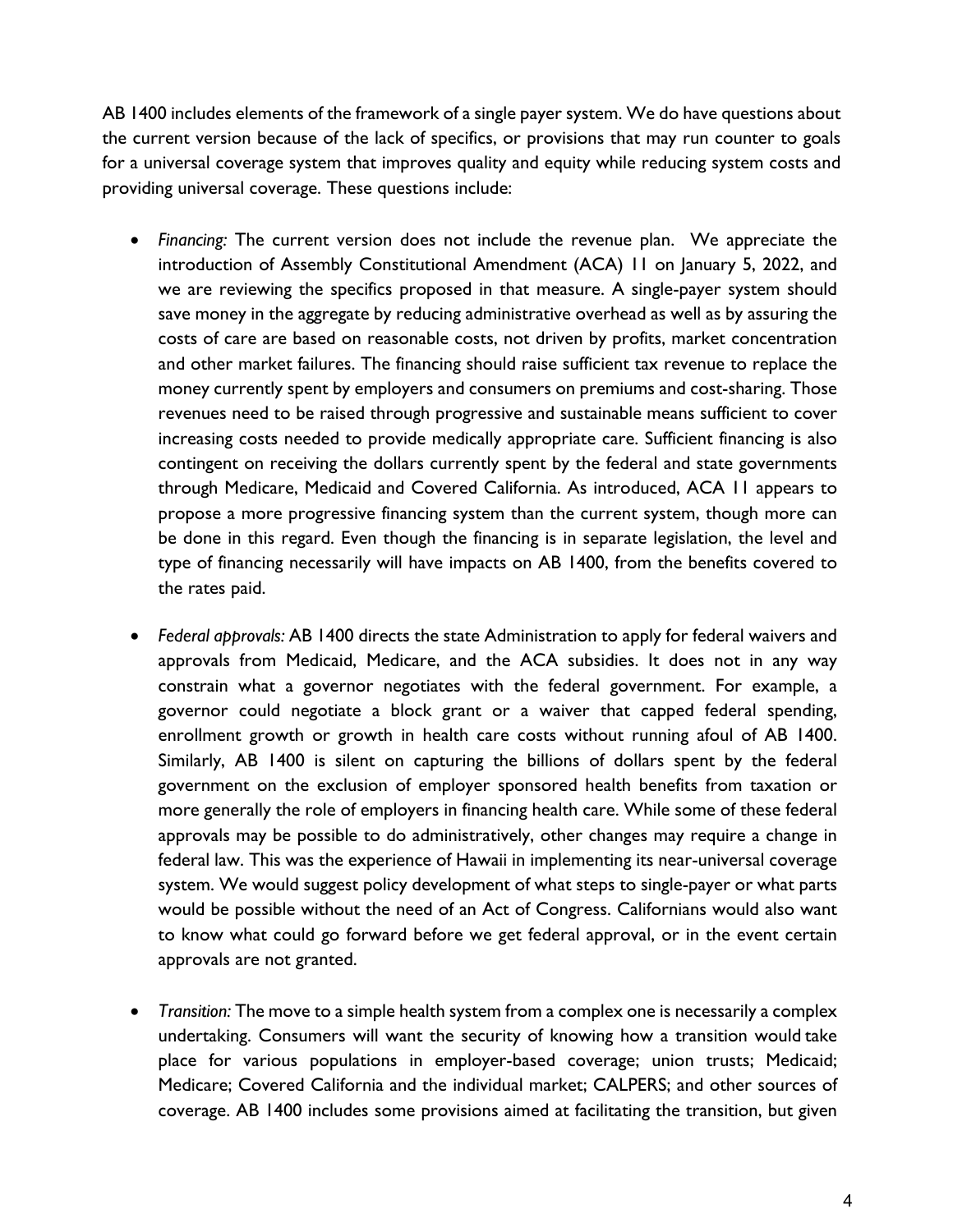the complexity of the health care system, many more specifics would be required to provide consumers the comfort and security consumers deserve.

- *Governance:* The current draft would place the governance of this system in an appointed but unelected board, raising questions about the appropriate role of oversight by elected officials, including the Governor and the legislative budget process. The Advisory Committee should have more consumer, patient and community representation and should not be dominated by health professionals as proposed.
- *Consumer Protections:* It is unclear if CalCare would be subject to existing consumer protections, including existing Medicaid due process rights and other Medicaid protections as well as the consumer protections to which seniors and others are entitled under Medicare. It is unclear whether the federal waivers would waive or preserve existing consumer protections under Medicaid and Medicare. While the statutes would stay in place, it is unclear if CalCare would need to abide by the state standards developed over many decades. While AB 1400 acknowledges that consumers need timely access to care, language access or other consumer protections, most of these are statutory obligations on health plans or insurers and since these entities would cease to provide covered benefits, AB 1400 would need to adapt those existing bodies of law to ensure a long list of consumer protections continue.
- *Integrated Care and Salaried Providers:* As drafted, AB 1400 appears to eliminate integrated care delivery systems and rely exclusively on fee-for-service. It allows a group practice, county organized health system or local initiative to be paid on a salaried basis but does not make clear the role of these entities in the health system envisioned by AB 1400. We would seek further changes to benefit from the decades of delivery system reforms, to move away from paying per procedure or per patient, but toward systems that reward and prioritize improvements in health outcomes, quality, and equity.
- *Purchasing for Cost, Quality and Equity:* One of the real promises of a single-payer system is to have the state use its purchasing power to obtain the best price while driving improvements in quality and equity. The provisions in AB 1400 that prohibit the use of financial incentives raise questions about how this vision of a single payer system would move California toward the triple aim of lower health care costs, improved health care outcomes and reduced health disparities. The reliance on fee-for-service payments, with global budgets for every public or non-profit hospital, raises questions about how care would be coordinated and organized. How would depending exclusively on the clinical judgment of individual practitioners allow a health system to target social determinants of health or prioritize treatments for particular conditions? Without preferred provider networks or payment incentives, how does the system reward quality, improve equity and reduce cost?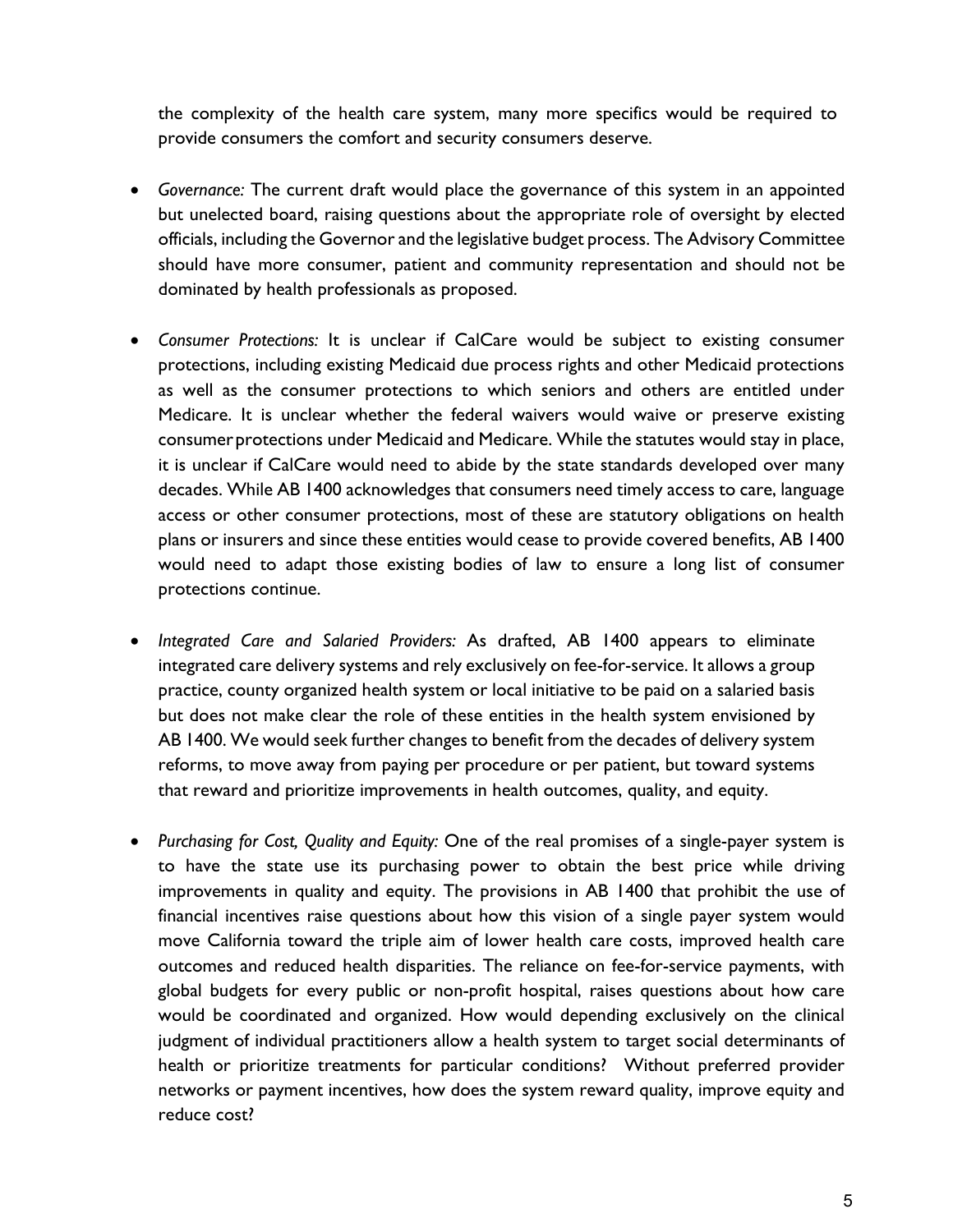- *Cost Control:* AB 1400 relies on global budgets and capital expenditure budgets for hospitals and nursing homes but does not appear to contemplate the need for health services such as labs and imaging. AB 1400 relies on a "rebuttable presumption" that 100% of Medicare feefor-service would constitute "reasonable" payment for fee-for-service rates. These are important concepts that could reduce health care spending very significantly: a recent Kaiser Family Foundation analysis found that relying on 100% of Medicare spending would reduce private health insurance spending by 40%<sup>1</sup>. This is in addition to the savings from the elimination of insurer overhead and profits. While we strongly support rate setting, including the concept of using Medicare rates as a basis for payment, starting with a percentage closer to the industry average to would lessen disruptions in the health system.
- *Role of the Safety Net:* California has a robust safety net system consisting primarily of county hospitals and community clinics that serve those on Medi-Cal and the remaining uninsured. In doing so, these health providers strive to be the providers of choice for low income communities and communities of color. AB 1400 references equity in a number of places but never addresses the role of the safety net, aside from including clinic representatives on an advisory committee. Among other provisions, we would recommend certain policies and payments to support those providers that serve a disproportionate percent of low-income Californians and other disadvantaged communities. These providers may need more generous funding than those serving affluent communities in order to effectively address the adverse impacts of health disparities and social determinants of health. A well designed system could accomplish this while the current fragmented system rewards more generously the doctors and hospitals that serve more affluent communities.
- *Definition of medical necessity:* AB 1400 contains in several provisions a definition of medical necessity that may inadvertently exclude care and treatment for those with degenerative conditions, such as those with multiple sclerosis or rheumatoid arthritis. We do not believe this is the intent of AB 1400 but other public programs, such as California Children's Services, expressly limit treatment to those capable of improvement and indeed, a long battle was fought to expand Medicare to cover those who are in decline. AB 1400 in Section 100626 refers to "care, services, diagnosis, treatment, rehabilitation or maintenance of health" but sometimes the best that can be done is to slow deterioration or provide palliative care. AB 1400 includes hospice care so the exclusion is likely inadvertent.

The issues and questions raised here are meant in the spirit of improving the proposal, as Health

<sup>&</sup>lt;sup>1</sup> Schwartz et al, Limiting Private Insurance Reimbursement to Medicare: Limiting Private Insurance Reimbursement to Medicare Rates Would Reduce Health Spending by About \$350 Billion in 2021 - Issue Brief – 9656 | KFF March 1, 2021